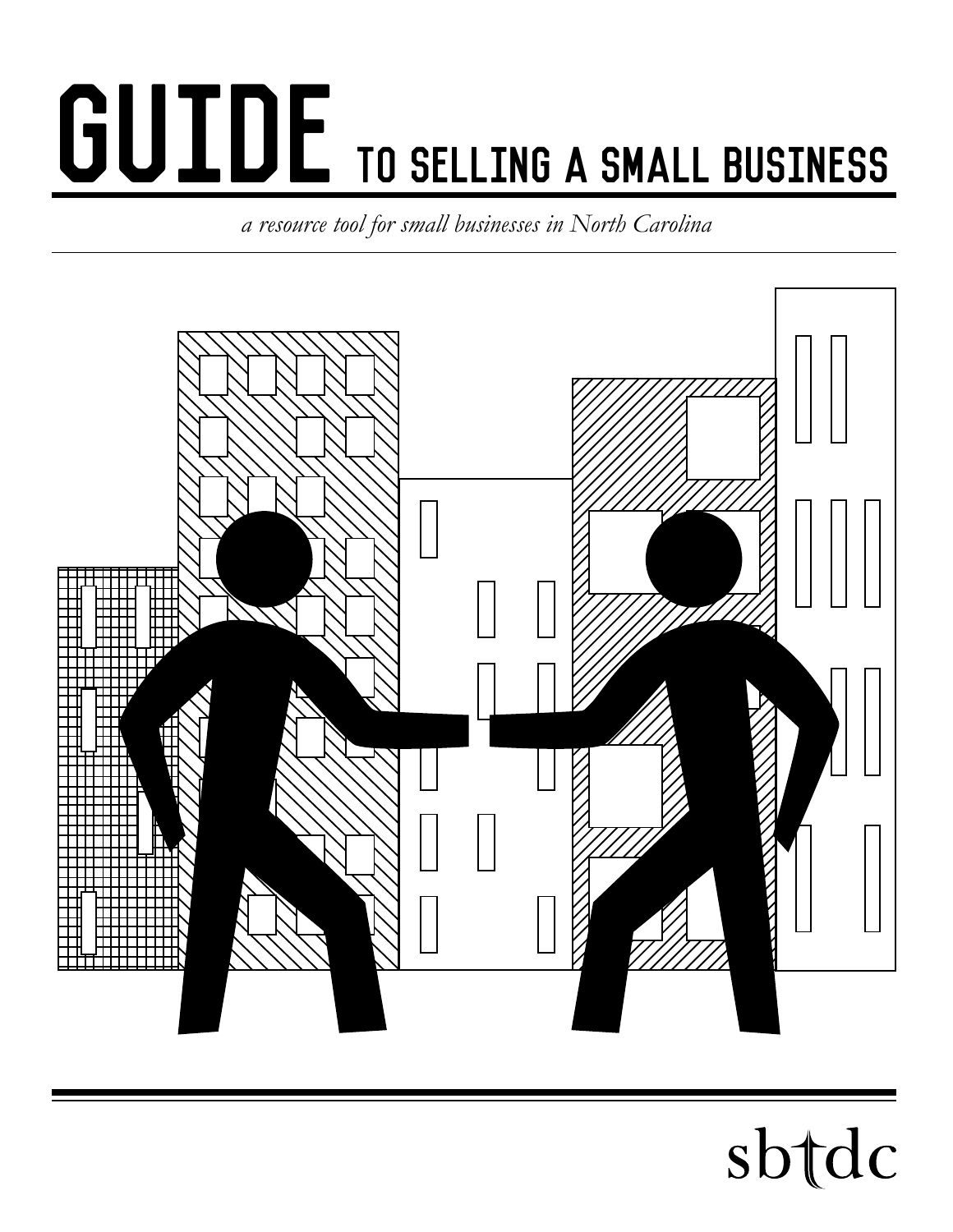This guide is authored by the North Carolina Small Business and Technology Development Center (SBTDC), a multi-campus center of The University of North Carolina System. It functions as The University's business and technology extension service. Initially researched and outlined by Kevin McConnaghy, State Program Director of Strategy and Growth Services, this guide served as a template for a Strategy & Growth Services engagement. Dan Tracey, a Law Extern, improved the draft guide last year. It was then further refined, edited and revised this past semester by another Law Extern, Laura Burkett.

# Lead Editor:

Daniel K. Tracey SBTDC, Law Extern (2014), The University of North Carolina School of Law. Mr. Tracey is now an attorney with Wyrick Robbins Yates and Ponton, Raleigh, North Carolina

# Other Edits Provided by:

Laura Burkett Law Extern (2015), SBTDC, The University of North Carolina School of Law.

Andrew Santulli Counselor, SBTDC at Winston-Salem State University

Scott R. Daugherty, J.D. State Director of the SBTDC

### DESIGNED by:

Jamie Forbes Communications Specialist, SBTDC

## Published by:

The North Carolina Small Business and Technology Development Center Copyright 2015, All Rights Reserved

This guide is designed to provide useful information and is provided to the reader with the understanding that neither the author, editors, nor the publisher is engaged in rendering paid legal, financial, or professional advice in this regard. If such expert assistance is required, the services of a competent professional should be sought. The information provided does not constitute specific recommendations to be used for decision-making purposes by the individual reader. Unless otherwise authorized in writing by the North Carolina Small Business and Technology Development Center, this publication shall not be copied, distributed, or duplicated in any format. This publication is for the personal use and benefit of an individual or business, and is not intended for commercial sale. In the event of authorized use, copying or duplication, no fee shall be charged.

This work was partially supported by the U.S. Small Business Administration through Cooperative Agreement #SB-2M-00110-30. Any opinions, findings, conclusions, or recommendations expressed in this publication are those of the author or editors, and do not necessarily reflect the views of the U.S. Small Business Administration.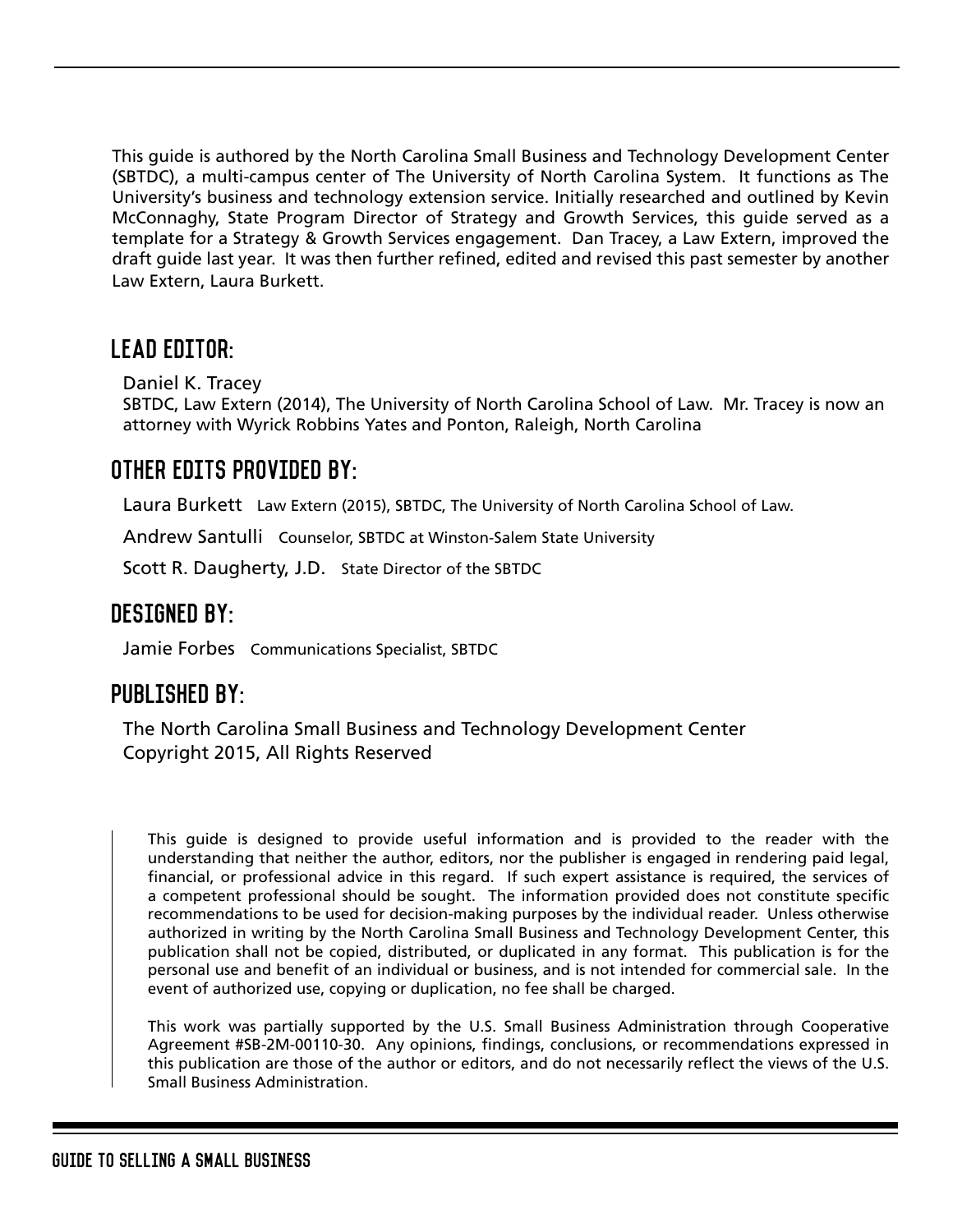# GUIDE TO SELLING A SMALL BUSINESS

*Key steps, documents, explanations, and definitions*

The following guide contains an overview of the key steps and documents involved in the sale of a small business. The table of contents roughly follows the timeline of the transaction.

# Table of Contents: *a timeline for selling your small business*

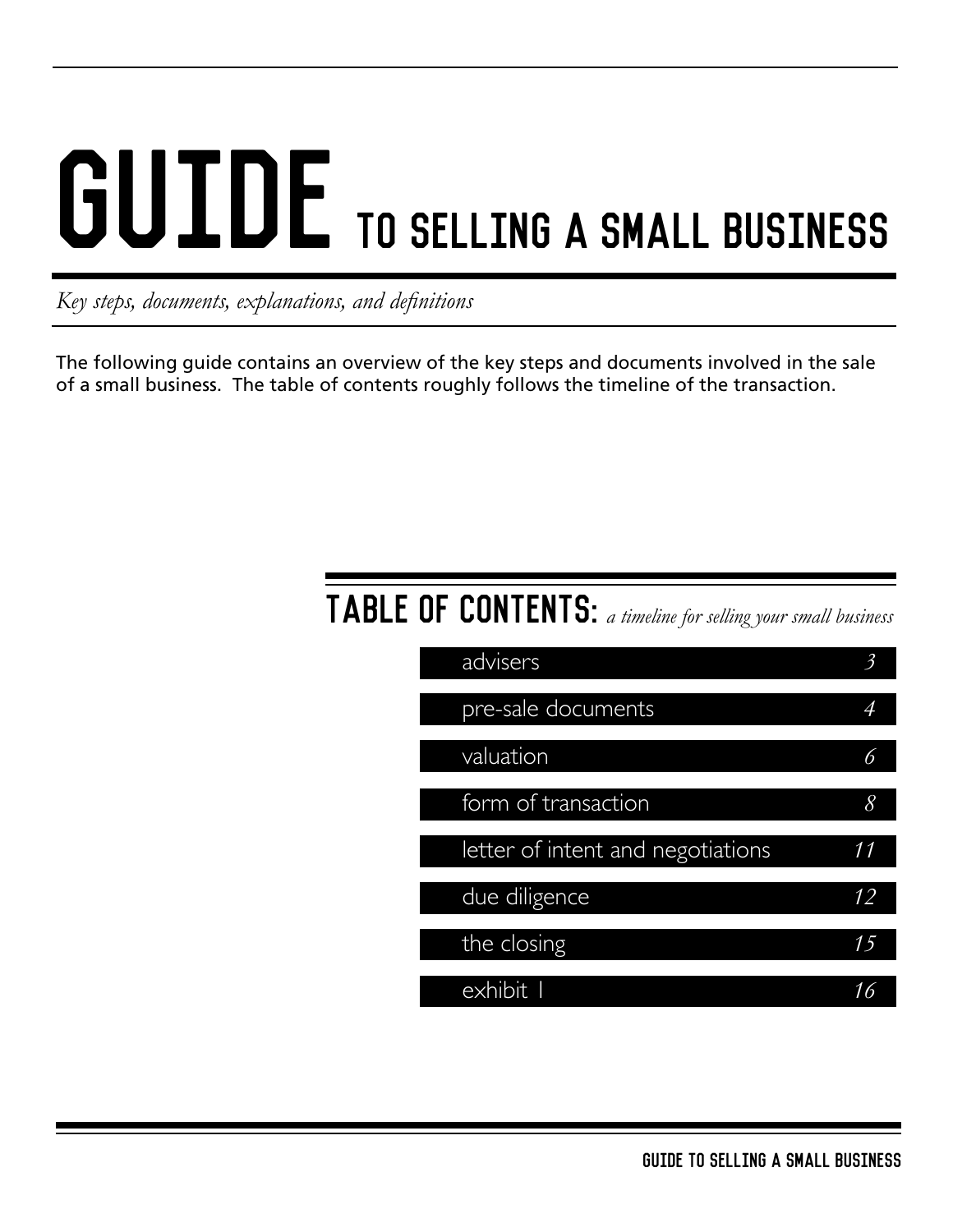# Preface

Business owners may choose to sell their business for any number of reasons, but a prepared seller should have a legitimate, marketable reason for selling the business. Potential buyers will always ask about the seller's motivation for exiting. A reasonable and straightforward answer removes uncertainty in the mind of the buyer and ultimately makes the business more attractive. Common internal and external motivations for selling include:

### *internal*

- retirement without a viable succession plan
- • recent success, leading to relatively high valuation
- lost desire to run the business
- • personal financial needs
- • change in lifestyle

### *external*

- • downturn in the business cycle
- governmental regulation
- increasing competition
- market shift requiring additional investment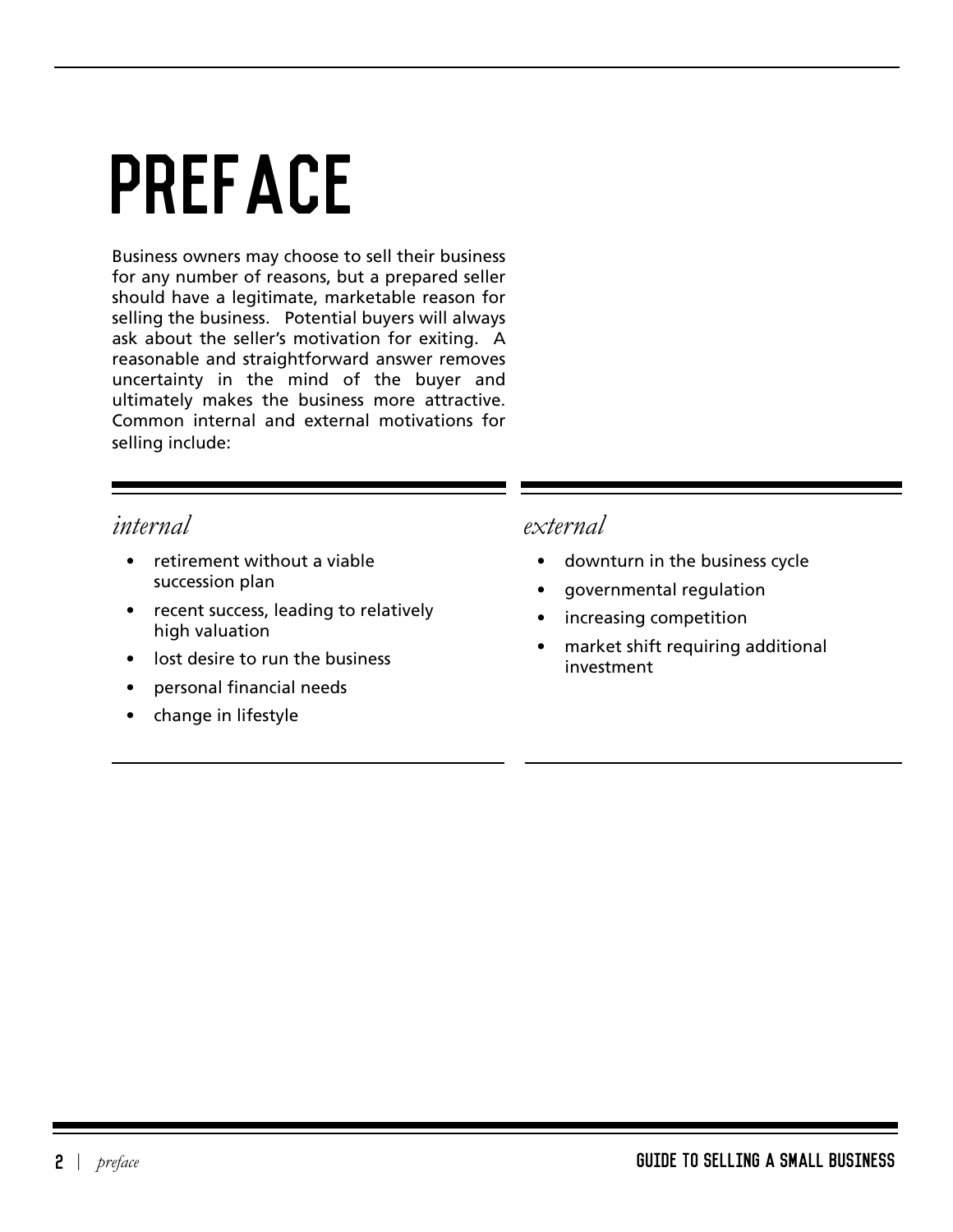# ADVISERS

# *involve competent advisers early.*

Selling a business is a daunting exercise even when the owners are well prepared. Given the endless number of stumbling blocks on the path to a successful sale, it is critical that a seller engages appropriate advisers early on in the pre-sale process. A potential buyer is likely to have a team of professional advisers assisting throughout the process, as well.

# *who should I hire?*

Every transaction is different and requires different types of assistance. At a minimum, the seller needs the assistance of an experienced accountant and lawyer that have guided clients through the sales process in the past. Additionally, management consultants or valuation experts can help the selling business owner understand the value of the business and how it can be improved prior to sale.

# *should I hire a broker?*

Business brokers or investment bankers<sup>1</sup> may or may not be hired to assist in the marketing and negotiation of the sale. Competent brokers have assisted in the sale of many businesses and can add value through their network of potential buyers, knowledge of comparable transactions, and experienced negotiation tactics, among other areas. Depending on the anticipated time commitment, many small business owners choose to carry out these functions themselves.

A professional broker will require clients to sign an Engagement Letter creating a contractual arrangement between the selling company and the broker. The general components of an Engagement Letter include:

- *• A description of the services provided.* The description may be comprehensive and include: identification of prospects purchasers, creation of selling memorandum and marketing documents, assistance in negotiation of sales agreement and related agreements (employment, non-compete, etc.), and guidelines for conducting due diligence
- *• How the broker will be paid.* The broker's compensation is typically a percentage of the total payment, ranging from 10% on smaller deals to 1% on deals in the tens of millions. All fees are negotiable
- *The length or "term" of the agreement*. Typically, the term is 12-24 months and may include a "tail" payment whereby the broker will still receive some payment if a sale is consummated prior to the end of a specified period of time (i.e. during the tail). The "tail" clause prevents the seller from kicking the broker to the side once a deal is lined up.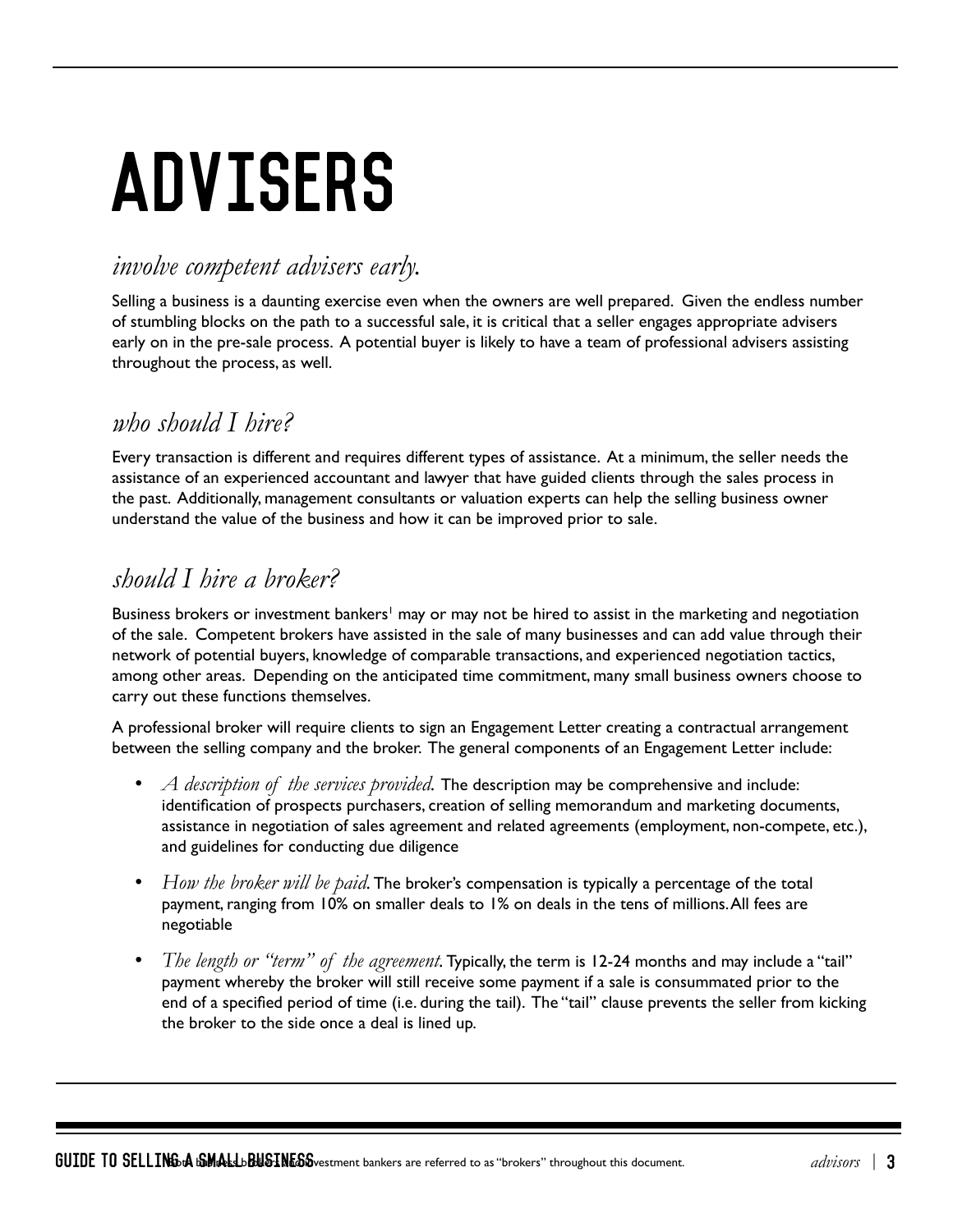# PRE-SALE DOCUMENTS

Prior to beginning the sales process, a business must ensure its own house is in order. This involves collecting or drafting the key business formation, organizational, operational, financial, and sale-related documents that a buyer will ask to examine prior to closing a deal. It is critical that the selling business begin organizing these documents prior to beginning the sales process because delays in the later stages of the sales process can cause serious problems with the sale and may even kill the deal.

Whether a business must have all, most, or just a few of the documents listed below depends on its size and the requirements of potential purchasers. Sophisticated purchasers or larger businesses may expect to see an audit from a regional accounting firm, whereas accounting software print-outs may suffice for smaller companies. Regardless of the size of the business, the financial statements must be cleansed of profitavoidance expenses to reflect true profit ("Seller's Discretionary Earnings). Another common snag is the presence of "change of control" provisions in contracts. These provisions provide executives with certain payments and benefits, are often triggered by a change in ownership, and may require some action on the part of the selling party when there is a change in control of the business.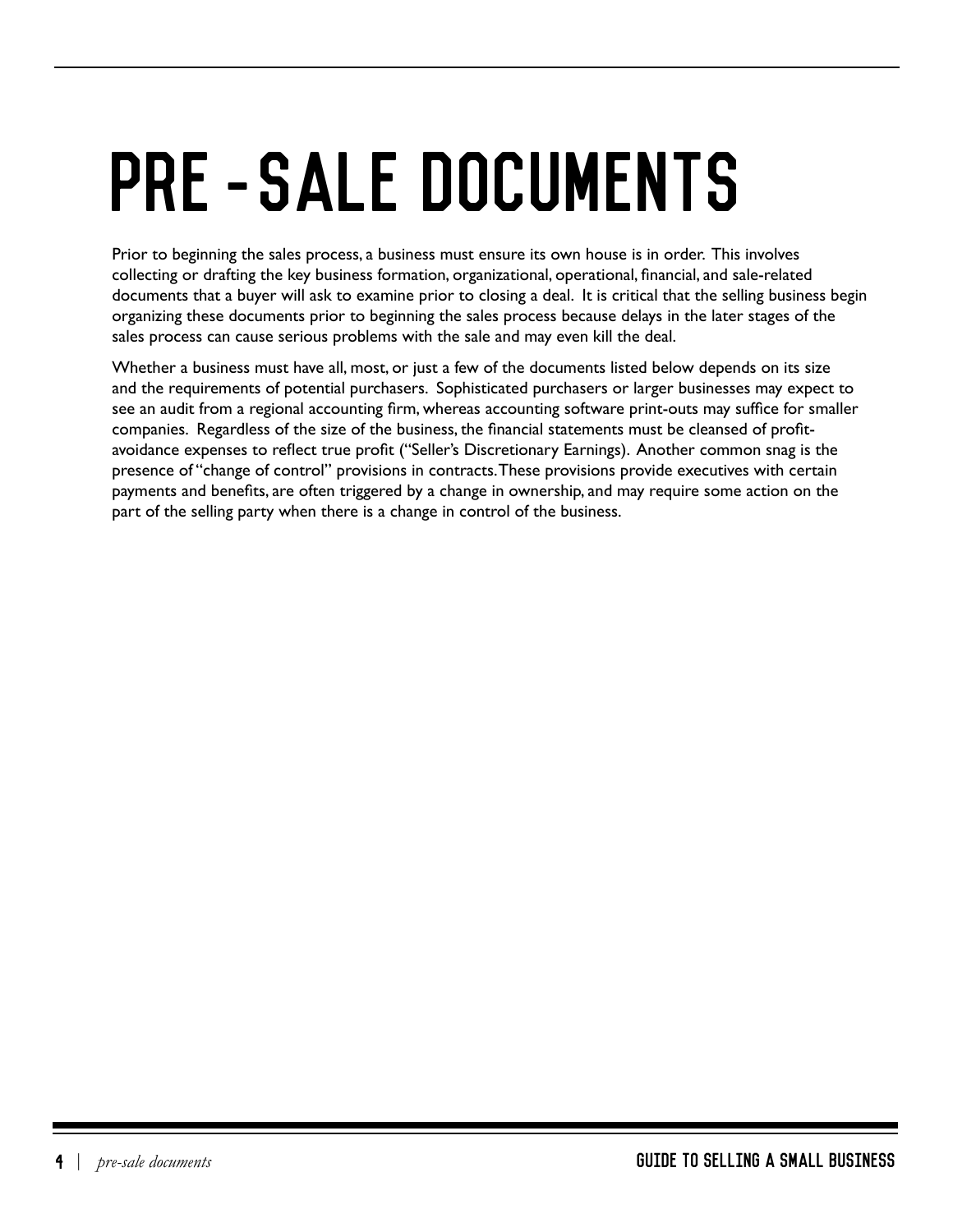# *business formation*

- Articles of Incorporation
- bylaws
- capitalization table
- stock certificates
- board of directors resolutions
- board of directors meeting minutes

# *organizational*

- license agreements
- intellectual property (patents, copyrights, trademarks)
- staff list with hire dates and salaries
- employment agreements
- employment policy manual
- organizational chart
- business procedures manual

# *financial*

- 2-3 years of financial statements
- Seller's Discretionary Earnings (SDE) calculation
- key financial ratios and/or trends
- aged accounts receivable and accounts payable reports
- outstanding loan agreements
- bank and credit card statements
- Corporate or Schedule C tax returns
- promissory notes
- security agreements
- personal guarantees
- insurance policies
- description of liens and all UCC filings
- escrow agreements
- depreciation schedule from tax return

# *operational*

- business licenses, registrations, certifications
- building leases or deeds
- equipment leases, deeds, and maintenance agreements
- litigation or settlement agreements
- inventory list with value details
- product/service descriptions, price lists
- supplier and distributor contracts
- business plan
- client list and key client contracts
- marketing plan and related materials
- list of future opportunities for growth

# *transaction-related (created during*

# *pre-sale process)*

- mutual non-disclosure agreement
- selling memorandum
- letter of intent
- note for seller financing (if necessary)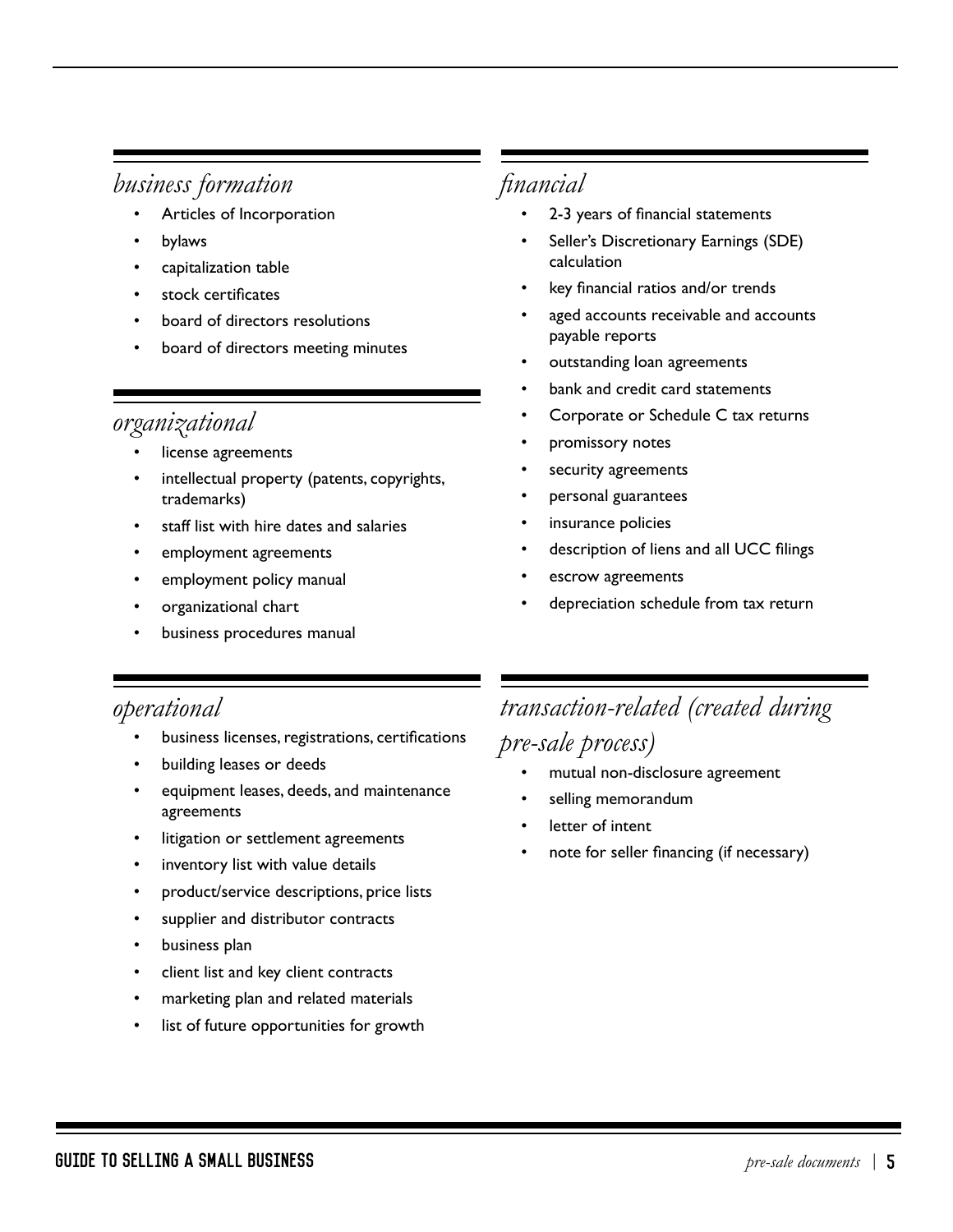# VALUATION

# *think like a buyer.*

A company is worth what a qualified buyer will pay. It is helpful for a selling business owner to understand that buyers typically value a private company in one of three ways:

# *1. multiple of financial performance*

In a multiples valuation, the buyer typically looks first to either the selling company's top line sales or its profit before subtracting interest, tax, depreciation, and amortization.  $2$  Whether the valuation uses sales or profit will depend on the specific industry of the selling business. In owner-managed businesses, it may make sense to restate the profit if other quasi-business expenses and perks are paid to the current owner out of what would otherwise be profit. A buyer will adjust the value it is using based on the historic trends of the company. Finally, the appropriate financial metric (sales or profit) is then multiplied by a number (the "multiple") to determine the business's value. The multiple used will vary based on whether sales or profit is used, the business's historic financial performance, and the business' industry.

## *2. net asset value*

If the selling business is not generating a profit or its sales do not exhibit a reliable trend, it may be valued based on its net asset value, which is calculated by subtracting the total value of the company's liabilities from the total value of the company's assets. If possible, a business should consider delaying its sale until it can show at least a year of revenue or profit growth.

# *3. discount cash flows*

If the selling business has operated for long enough that a buyer can reliably forecast future financial performance, then one might argue that the business is worth the total of all the future cash it will provide to its owners. Annual cash flow in the forecast period (typically the net income after tax) is added then "discounted" based on the expectation that a future dollar will be worth less than a dollar today.

# *general valuation advice*

- Use advisers! Competent brokers, accountants, and lawyers will have an informed opinion as to what the selling business is worth based on past experience, the current market, and the underlying financials of the business.
- When potential buyers evaluate acquisition candidates, total annual revenue is often their primary gauge of the size and potential of the business. Top-line sales growth can often justify a higher sales price.
- Don't overlook physical assets. Potential buyers are evaluating your company based on the overall value; a tidy appearance can go a long way to demonstrating an organized culture.

<sup>2</sup> This calculation is referred to as "EBITDA." EBITDA is a measurement of a company's operating profitability and represents "Earnings Before Interest, Tax, Depreciation, and Amortization."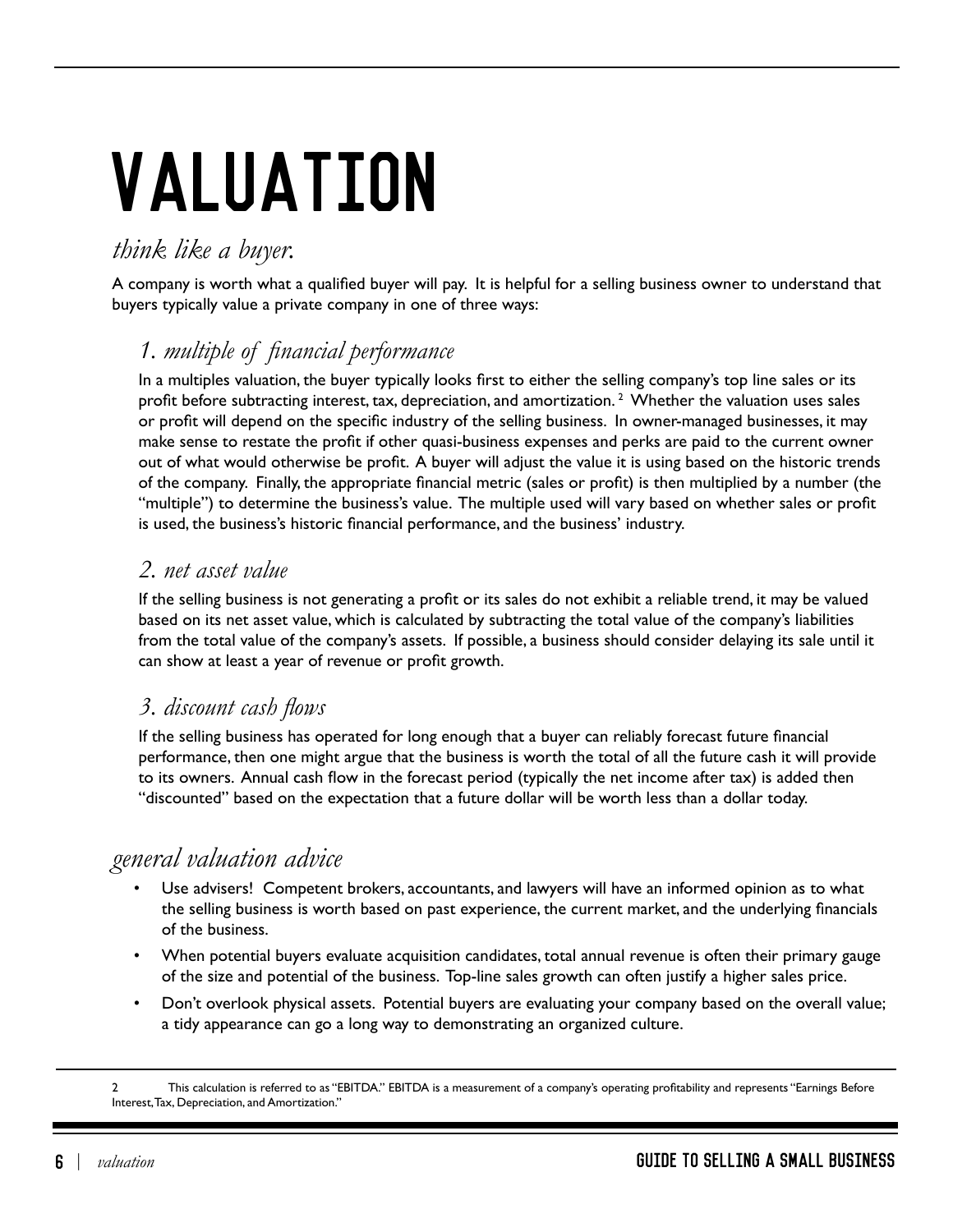# THE SELLING MEMORANDUM

The selling memorandum, or "selling memo," is the principal sales and marketing document a company uses to generate buying interest. The goal of the document is *not* to solicit an offer; it is to convince the potential buyer's to do further investigation of the selling company and eventually present an offer. Therefore, a selling business should tailor its selling memo according to both the size and complexity of the business *and*  the requirements of potential buyers. Advisers should be able to help the selling business owner include industry-specific details.

As a summary document, the selling memo should not include sensitive commercial information that could be damaging in the hands of competitors. Be sure to keep track of the number of copies of the selling memo distributed and to whom. Specific sections of the selling memo typically include:

*1. executive summary3*

#### *2. key selling points.*

- What are the selling business' competitive advantages in its market?
- Who are the key customers?
	- » The business should refrain from disclosing sensitive customers or clients or consider a nondisclosure agreement
- *3. how does financial performance reflect the business' success?*
- *4. description of business*
	- Brief history of company and core business model
		- » How does the company make money?
	- What are the key physical assets of the company, how are they owned (outright, equipment finance, mortgage, etc.), and where are they located?
	- Who are the key personnel that are likely to remain with the company following the sale?
	- What is the intellectual property?
- *5. market overview*

### *6. financials*

• Include income statement and balance sheet showing historical performance and the key financial ratios.

<sup>3</sup> A short, one-page summary of the selling memo built from the Executive Summary section is helpful in the early stages of negotiation.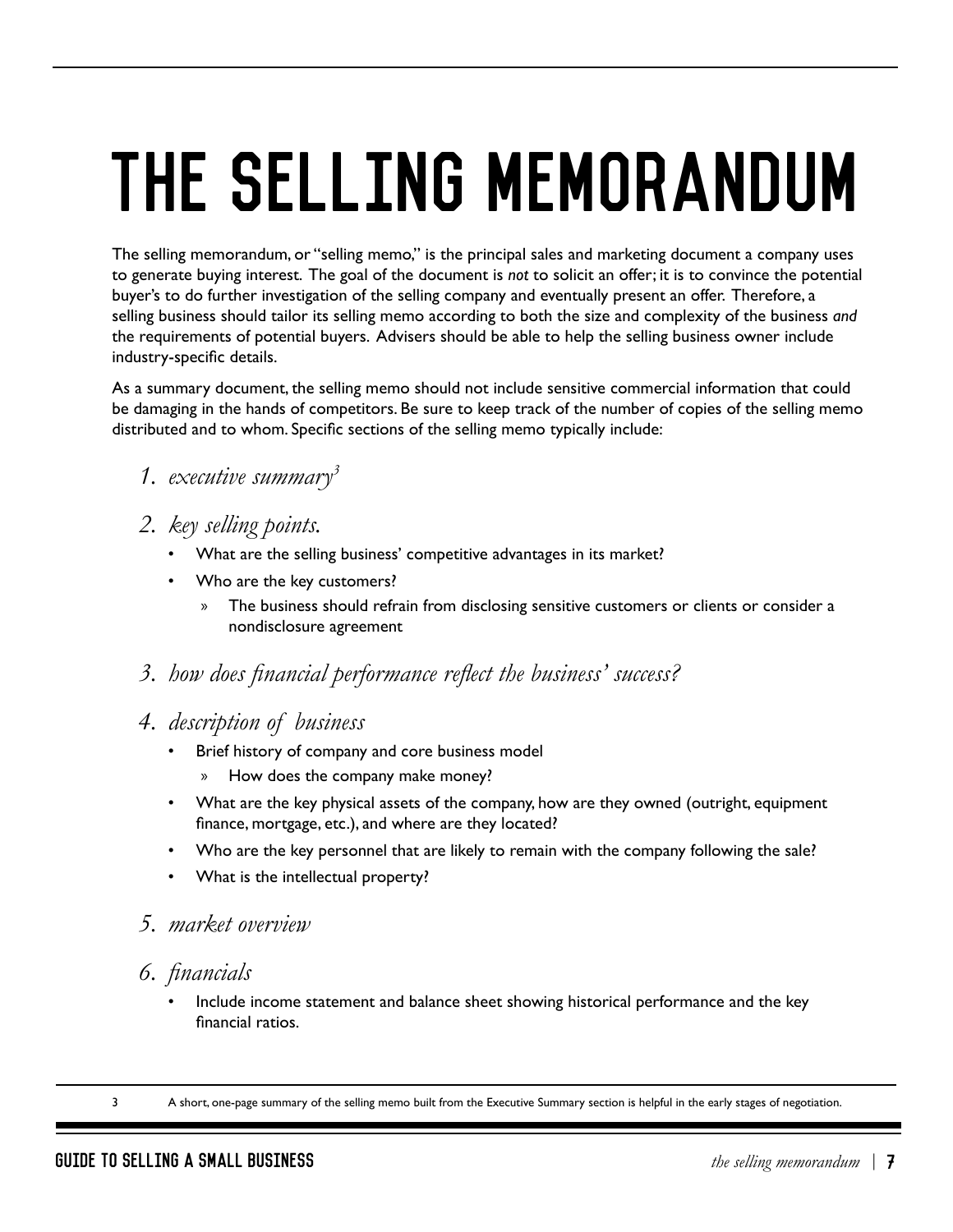# FORM OF TRANSACTION

In most cases, the sale of a company's ownership interest occurs one of two ways:

- $1.$  Sale of stock<sup>4</sup>
- 2. Sale of assets

## *sale of stock*

A stock sale transfers the actual ownership of the business entity (whether a Corporation or LLC) to the buyer, which includes all the assets (inventory, licenses, money, furniture, etc.) and liabilities (interest payments, legal judgments, etc.).

Future liabilities are also transferred since the owner of the stock will be responsible as the business owner going forward. Therefore, when the selling business has taken actions that may expose it to liability in the future, a buyer will likely avoid buying the stock. However, the sale of stock is a much simpler transaction to document and if the business is losing money a buyer may want to purchase the entity and the loss carryover for tax reasons.

*sale of assets*

In an asset sale, the selling company receives cash or stock and the buyer purchases all or some of its assets and assumes all or some of the selling company's liabilities, and leaves the actual business entity owned by the seller.

An asset sale requires a more detailed agreement than a stock sale. The agreement must specify which assets are to be purchased and which liabilities are to be assumed. This requires attention to detail and can be time consuming. It is typically used when the buyer or seller would like to carve out certain assets and/or liabilities from the transaction. For example, a buyer might require an asset sale if:

- Environmental liabilities, dormant legal claims, or other actual or potential liabilities that would be time-consuming and expensive for the seller to address
- The business cannot produce sufficient ownership records to confirm that the buyer is actually purchasing 100% of the selling business' stock

4 If the business is a Corporation, this will take the form of a sale of stock. If the business is an LLC, it will take the form of the sale of the members' interest in the company.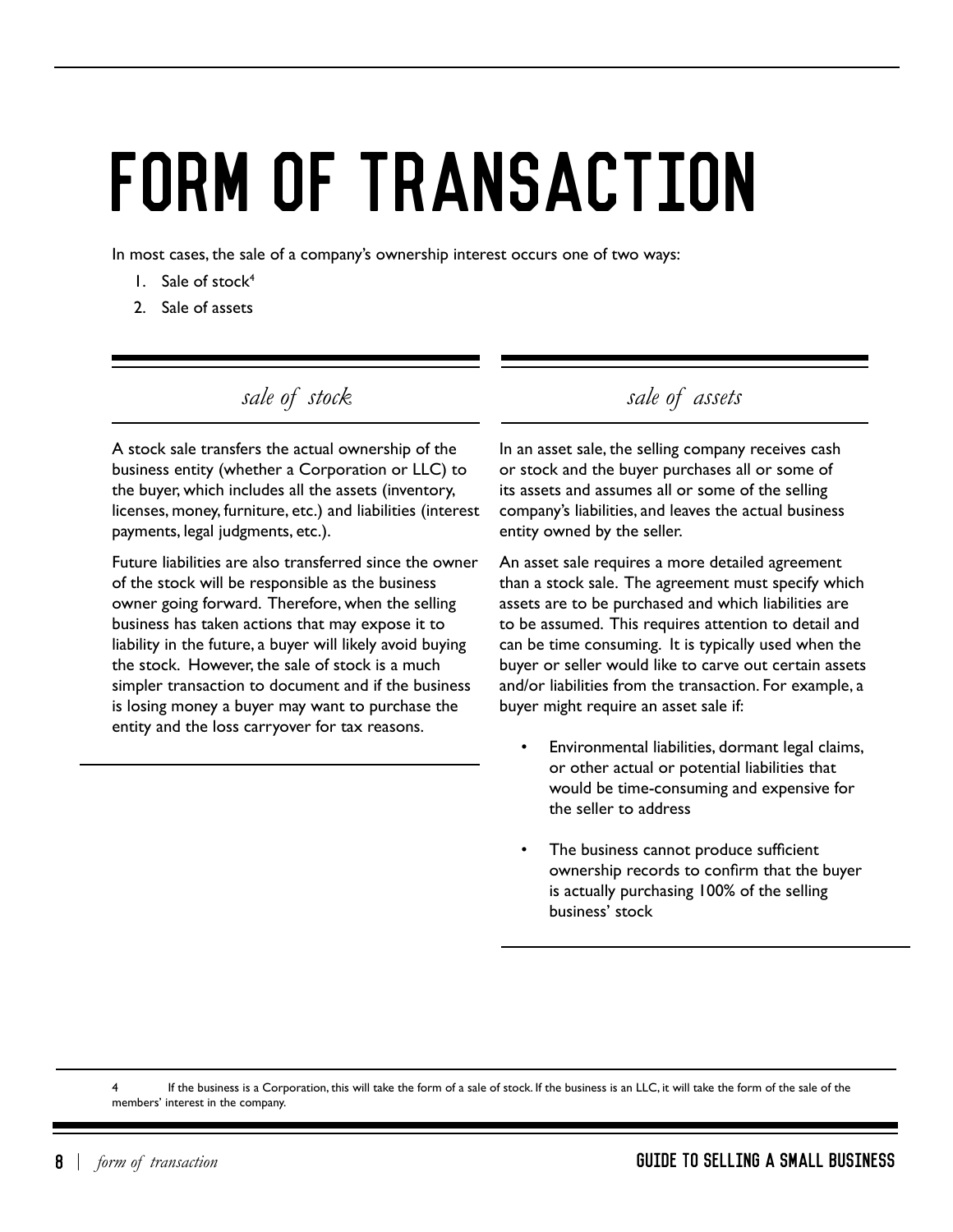# FINDING THE RIGHT BUYER

The process of identifying the correct buyer for your business is relatively simple, but requires forethought and discipline on the part of the sellers.

# *step 1: generate a list of all potential buyers.*

Half of all sales of businesses that sold for \$500,000 or less were to a buyer in the same city. The seller should begin looking close to home<sup>s</sup> and also consider the following groups of potential buyers:

- competitors
- suppliers and customers that may be interested in vertical integration
- company insiders (management, family members)
- private equity or investment funds (these investors will typically partner with either an existing company insider or hire professional management with industry experience)

# *step 2: prioritize the list of potential buyers based on the selling business' requirements and the capabilities of the buyer. Key differentiators include:*

- financial capacity
	- Will the buyer pay with cash, a loan, the seller's cash (seller-financing), or stock?
	- » How the purchaser plans to pay for the company directly impacts the seller's taxes, time to close, seller's future involvement in the business, and additional aspects of the deal
	- » See **Exhibit 1** for a detailed explanation of the various ways a buyer may pay the seller and the implications for the seller
- acquisition experience/track record
- purchaser's acquisition appetite are there any known or published acquisition preferences?
- cost savings or synergies in the deal
- sufficiently developed infrastructure to absorb the selling business
- cultural fit does the selling company's management like and trust the potential buyer?

Market Pulse: Quarterly Survey Report, PEPPERDINE UNIVERSITY SCHOOL OF BUSINESS AND MANAGEMENT (2013), available at http://bschool.pepperdine.edu/appliedresearch/research/pcmsurvey/content/marketpulse\_13q4fin.pdf ("If you're a small company, you have almost a 75 percent chance of finding your buyer within a 50-mile radius.").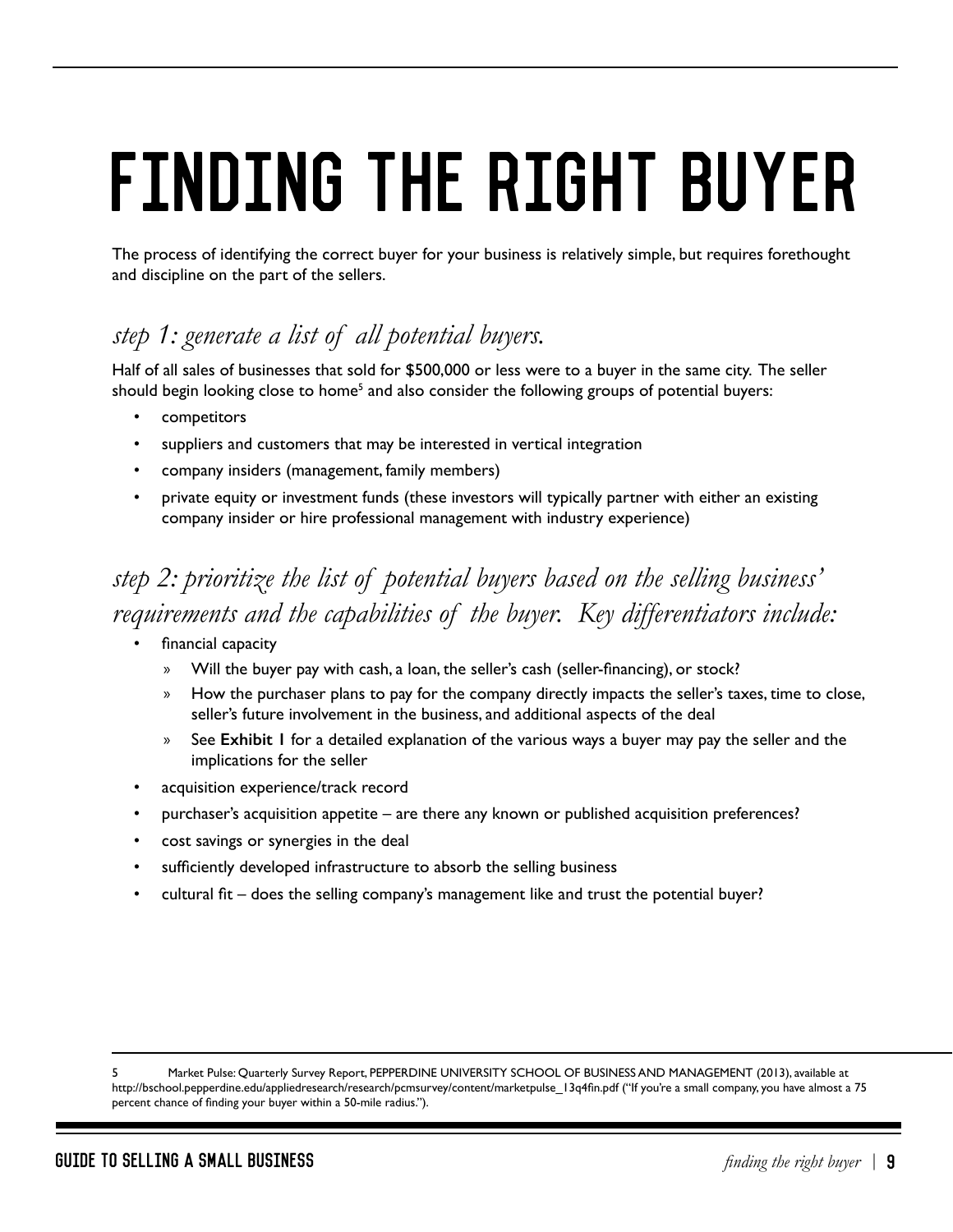# *step 3: contact the potential buyers.*

The selling company's management or owners may contact potential buyers if a personal relationship exists, but in the absence of such a relationship, the selling company's adviser (investment bankers, consultants, or a broker) can engage potential buyers in discussion without disclosing the identity of the potential selling company.

- **• Confidentiality is very important during this step** don't "give away the farm." Sellers may send potential buyers a one-page summary document that contains only very high-level business and financial information. Once a potential purchaser demonstrates sufficient interest and signs a nondisclosure agreement, the selling company's management or adviser can send the selling memo and set an initial meeting or conference call among the parties. Valuable strategies to consider when contacting potential buyers include: 6
	- » preparation of a confidentiality agreement in advance that includes an expiration date and a commitment to confidentiality by both parties
	- » creation of a separate email account for prospective buyer inquiries
	- » use of a non-business phone number
	- » preparation of a selling memorandum<sup>7</sup>
	- » withholding detailed information until there is a signed letter of intent<sup>8</sup>

6 Curtis Kroeker, When Selling a Business, Confidentiality is Key, INC.COM (June 26, 2013), available at http://www.inc.com/curtis-kroeker/ confidentiality-business-sale.html.

7 Refer to the Forms of Transaction section for more information regarding the selling memorandum.

8 Refer to The Closing section for more information regarding letters of intent.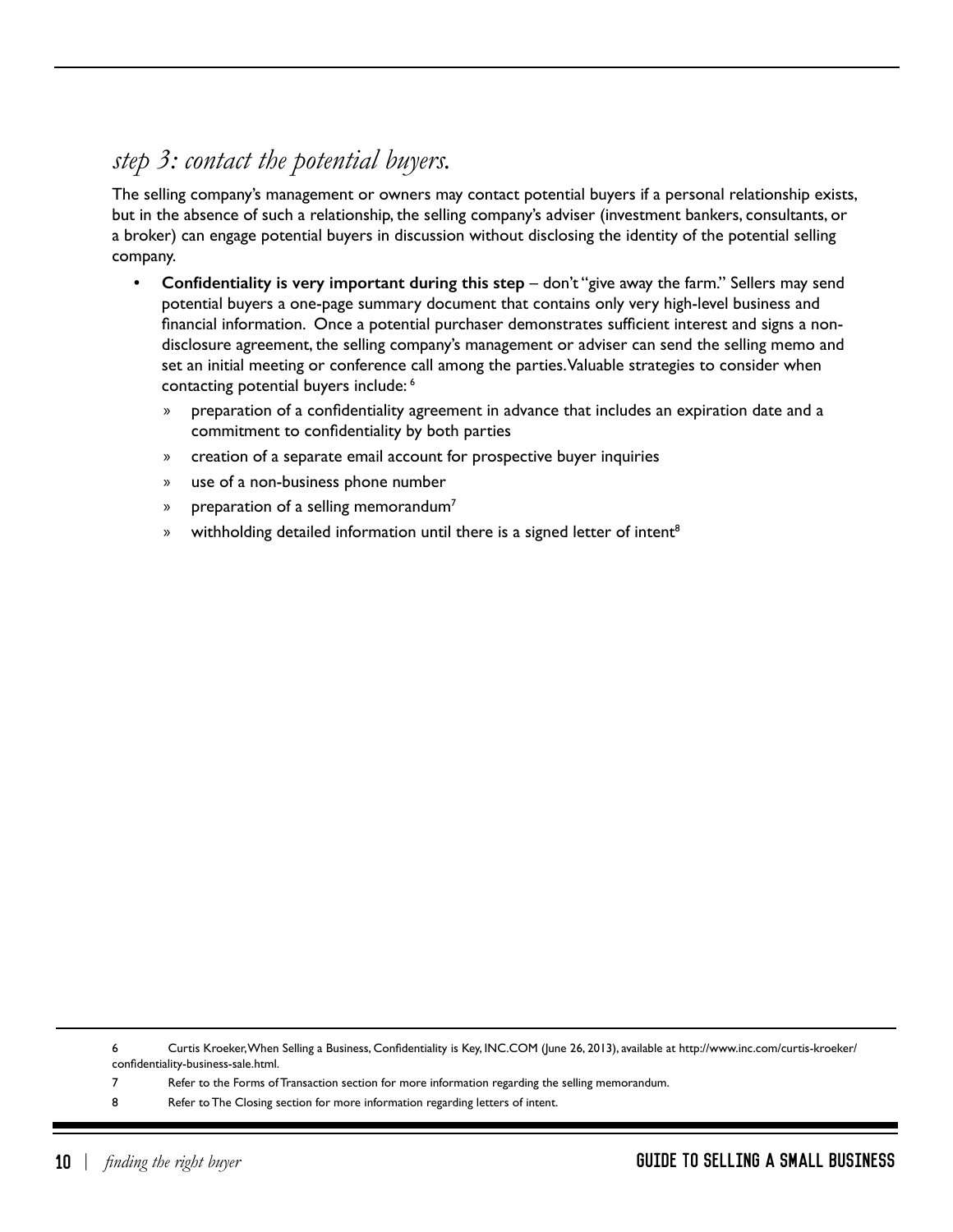# LETTER OF INTENT AND NEGOTIATIONS

The Letter Of Intent ("LOI") is a non-binding agreement between the buyer and seller. Its purpose is to list the key terms and conditions upon which the purchaser proposes to buy the business. Depending on the type of transaction and the preferences of the potential buyer, a **Term Sheet** or **Memorandum of Understanding** may be used instead of a LOI. The purpose of each agreement is the same. These three documents are not essential to a sale, yet they are effective starting points for more serious negotiations and due diligence. An LOI is also helpful if there is more than one potential buyer because it helps the seller compare the terms and conditions of each offer.

*What is it?* The LOI may include as many terms and conditions of the transaction as the parties may choose, such as: the proposed purchase price, timeline to closing, form of payment, source of financing, future seller involvement in business, etc. In a cash deal, for example, the LOI may spell out the funding source to show the seriousness of the buyer. While these terms are almost always non-binding, the LOI may include other terms that bind the seller, such as:

- A **non-disclosure** forbids public disclosure of the deal or information learned through negotiations
- An **exclusivity** or **"no-shop"** period during which both parties stop talking to other potential deal partners.

*A word of caution:* An LOI is not a done deal. In 2013, 30 percent of brokered deals and 31 percent of investment banking deals fell through after an LOI was signed.<sup>9</sup> Prior to beginning negotiations with a potential buyer, the seller should establish with their advisers clear objectives for the transaction. Referring to these objectives either privately or publicly during the negotiation process will limit emotional tangents and keep the selling parties anchored on important points.

### *negotiations*

This is where experienced advisers literally pay off. They should know your market and what selling terms are normally included or excluded from a sales agreement. Additionally, conducting negotiations through an adviser can shield the seller from the pressure and emotion associated with the sale of a business.

- Move quickly when possible delays can hinder buyer interest and may lead to concerns
- Most advisers recommend that the selling business refrain from negotiations until it has a signed letter of intent or term sheet that lays out the buyer's proposal
- Understand the buyer's motivation to buy the company
- » How will they make money now or in the future?
- Don't let negotiations turn personal

Ilan Mochari, When It Comes to M&A in 2014, You Might Be Your Own Worst Enemy, INC.COM (Jan. 8, 2014) (citing research from Pepperdine University's Graziadio School of Business and Management), available at http://www.inc.com/ilan-mochari/2014-mergers-acquisitionstrends.html.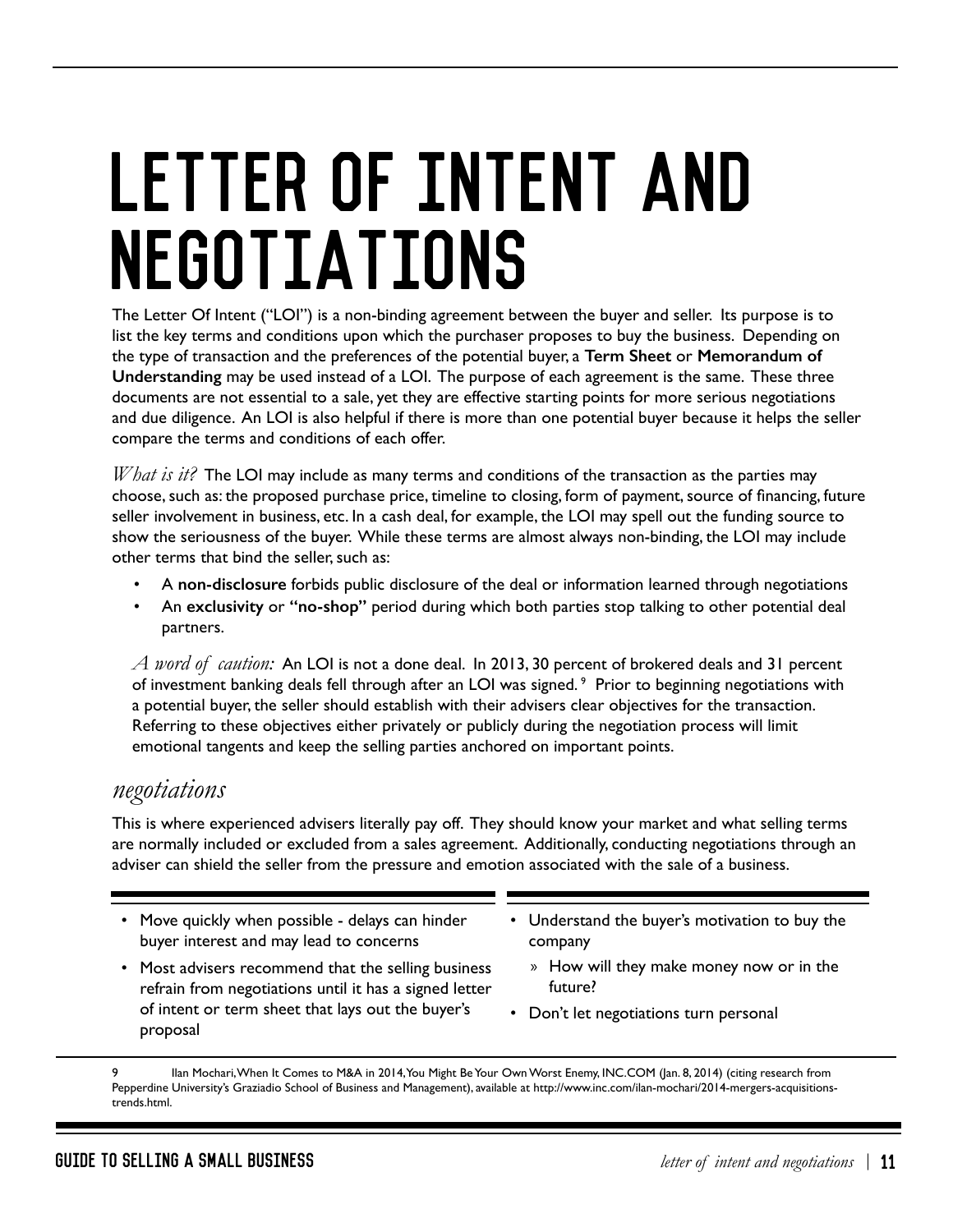# DUE DILIGENCE

# *due diligence*

Due Diligence is the investigation of another company by reviewing documents and interviewing people with knowledge of company. The buyer wants to verify the assumptions that underlie the deal struck in the Letter of Intent. The selling company's role in the due diligence process is to timely respond to the buyers' due diligence requests. Additionally, the seller should keep due diligence off site, if possible, so as to avoid disturbing the business's operations. Thorough document preparation during the pre-sales period will increase the odds of a quick and smooth due diligence process.

The buyer's goals of due diligence are to:

- 1. uncover the material issues that could be involved in the acquisition of the selling company
- 2. better value the selling company
- 3. draft appropriate documents that address unique aspects of the sale
- 4. identify impediments to closing the deal

The buyer typically engages the following parties to assist in due diligence:

- attorney looking for legal/regulatory issues
- **accountant** looking for financial misstatements or risks
- **• adviser** may also conduct financial investigations
- **• buyer's executives/employees** looking into commercial operations of the selling company

Depending on the size of the acquisition, the buyer may require the seller to setup a "data room." This is either a physical and/or an electronic storage site to house all key documents related to the transaction and is most common in larger deals. The data room can be a critical record of the disclosures upon which the parties in the transaction rely since it insures all parties are negotiating, drafting, and ultimately executing an agreement based on the same information.

# *confidentiality*

*Another important element of the due diligence process is the confidentiality agreement.* The buyer typical begins the due diligence process with the signing of a confidentiality agreement that may require: the parties to safeguard non-public info, discontinue any current and future discussions that might lead to an alternative transaction, freeze hiring, and other specified terms or conditions. In certain circumstances, it may be appropriate to sign the confidentiality agreement in the early stages of the negotiations, before reaching the due diligence stage.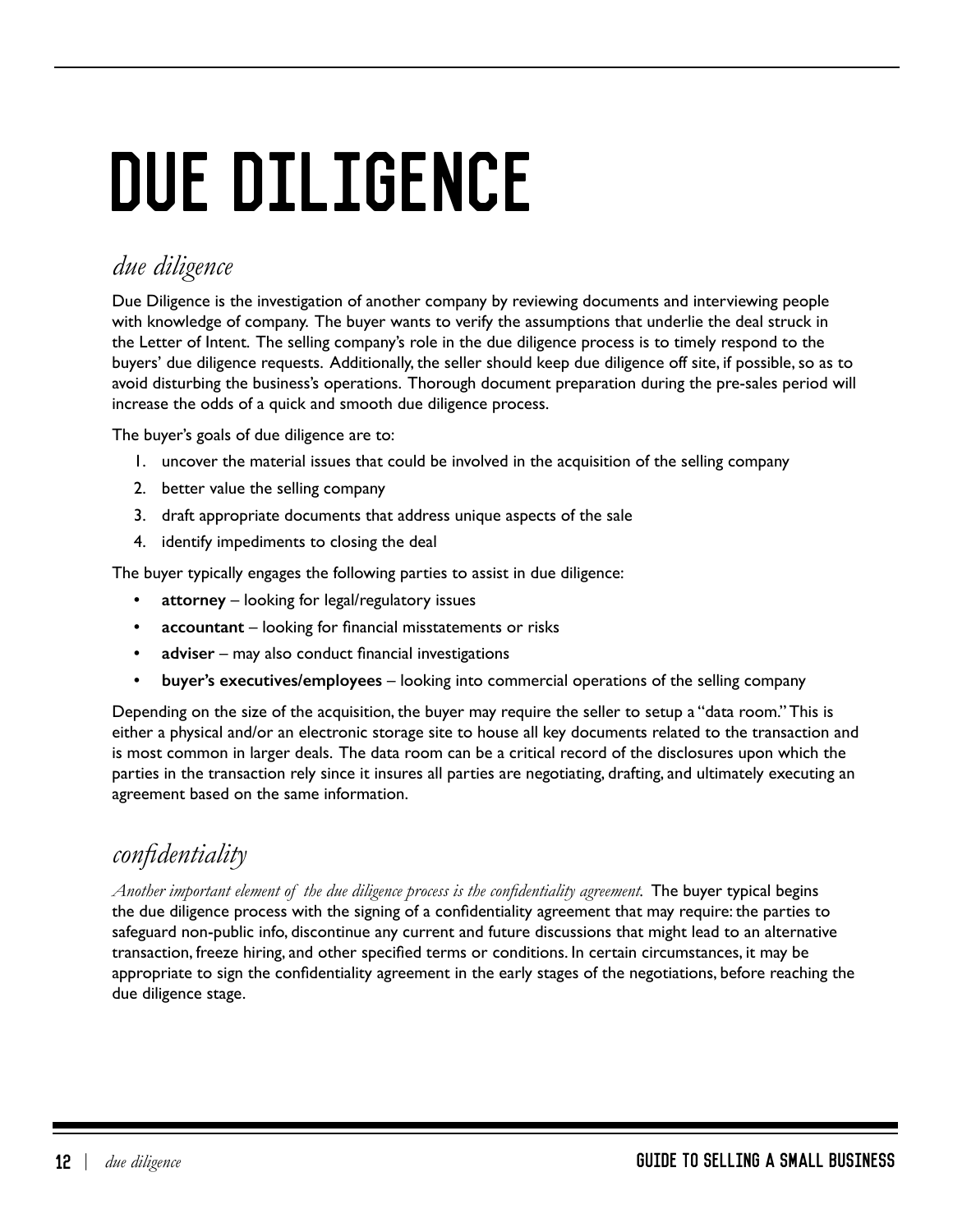# SALES AGREEMENT

The sales agreement may go by different names and contain slight variations depending on the type of transaction. Below is a list of provisions common to most sales agreements.

#### *identifying information*

Legal names and location of the seller, buyer, and businesses

#### *subject of the sale*

In an **asset sale,** the sales agreement will identify all assets (inventory, accounts receivable, etc.) purchased by the buyer and any liabilities that will be assumed by the buyer. Typically an asset sale will be structured such that the buyer will purchase the business free of certain or most liabilities. In a stock sale, the sales agreement will describe the ownership structure of the selling business and identify the seller's stock that is to be transferred to the buyer

#### *purchase price*

This section should include the amount to be paid for the subject of the sale described above, in addition to payment terms describing when and how the payment will be made to the seller

#### *the closing*

- date
- **location**

#### *representations and warranties10*

Representations are statements of fact about the business, and a warranty is a promise to make the recipient whole if the statements turn out to be untrue.

*• By the Seller*

This section allows the seller to list its promises regarding the current condition of the selling business that may or may not have been reviewed in due diligence (e.g., the seller has title to the assets it is selling, the sale is authorized by the legal owners of the business /assets the financial statements are accurate, all material info has been disclosed to buyer, etc.)

*• By the Buyer*

A buyer's representations and warranties are short and typically focused on the ability to pay. If the selling company's owners are receiving stock as payment, this section may be more developed

<sup>10</sup> Previously Disclosed Letters. Depending on the size of the sale, the parties' attorneys may each draft a "previously disclosed letter" that list out the exceptions to the representations and warranties in the sales agreement. The purpose of this letter is to provide helpful information in transferring the business to the other party and to protect the company writing the letter from liability.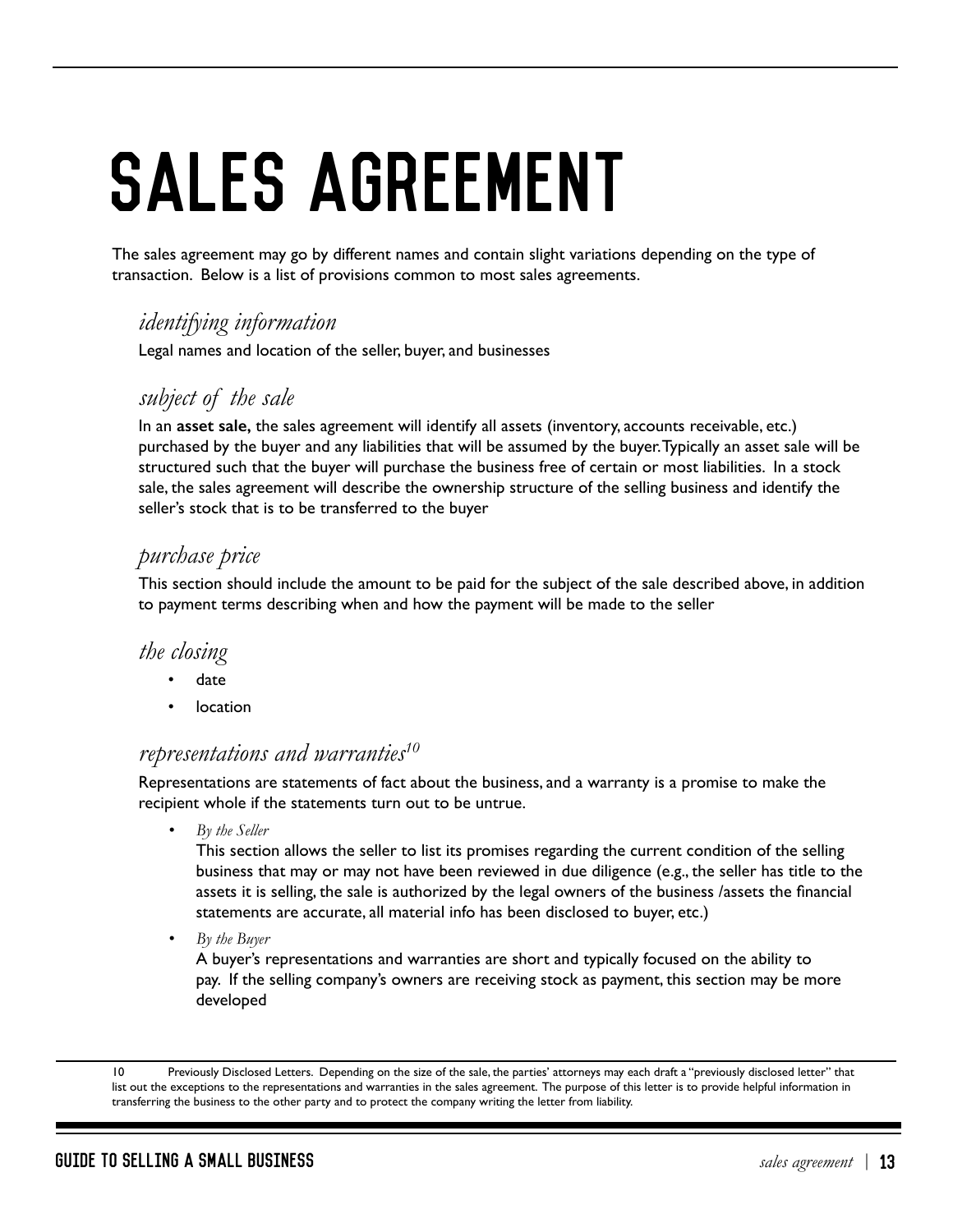#### *seller's covenants*

This section lists the specific actions that the seller promises to undertake in order to complete the transfer of the business to the buyer; such as, continuing to pay employees during the transition, change contracts where necessary, and other agreed upon terms. The seller's covenants are a potentially sensitive negotiating point since the buyer is basically dictating how the seller should run its business during the due diligence period

#### *conditions to closing*

This section will include any requirements the buyer or seller want to impose on the other party prior to closing. For example, in a third-party financed transaction, the seller may require that the buyer apply for, receive, and provide evidence of the financing. Additionally, shareholder and board of director approval may be required.

#### *remedies*

Define the allocation of costs associated with due diligence, legal fees, accounting fees, and other expenses in the event the sale does not occur

### *confidentiality*

The sales agreement should contain a provision that requires a prospective buyer to maintain the confidentiality of the seller's sensitive financial and business information for the duration of the negotiations and possibly even after the sale of the business.

### *post-sale involvement*

Address how the seller or owner will transition out of the business, and how and by whom the management and employees of the business and the suppliers, vendors, distributors and other stakeholders will be notified of the change in control and/or ownership of the business.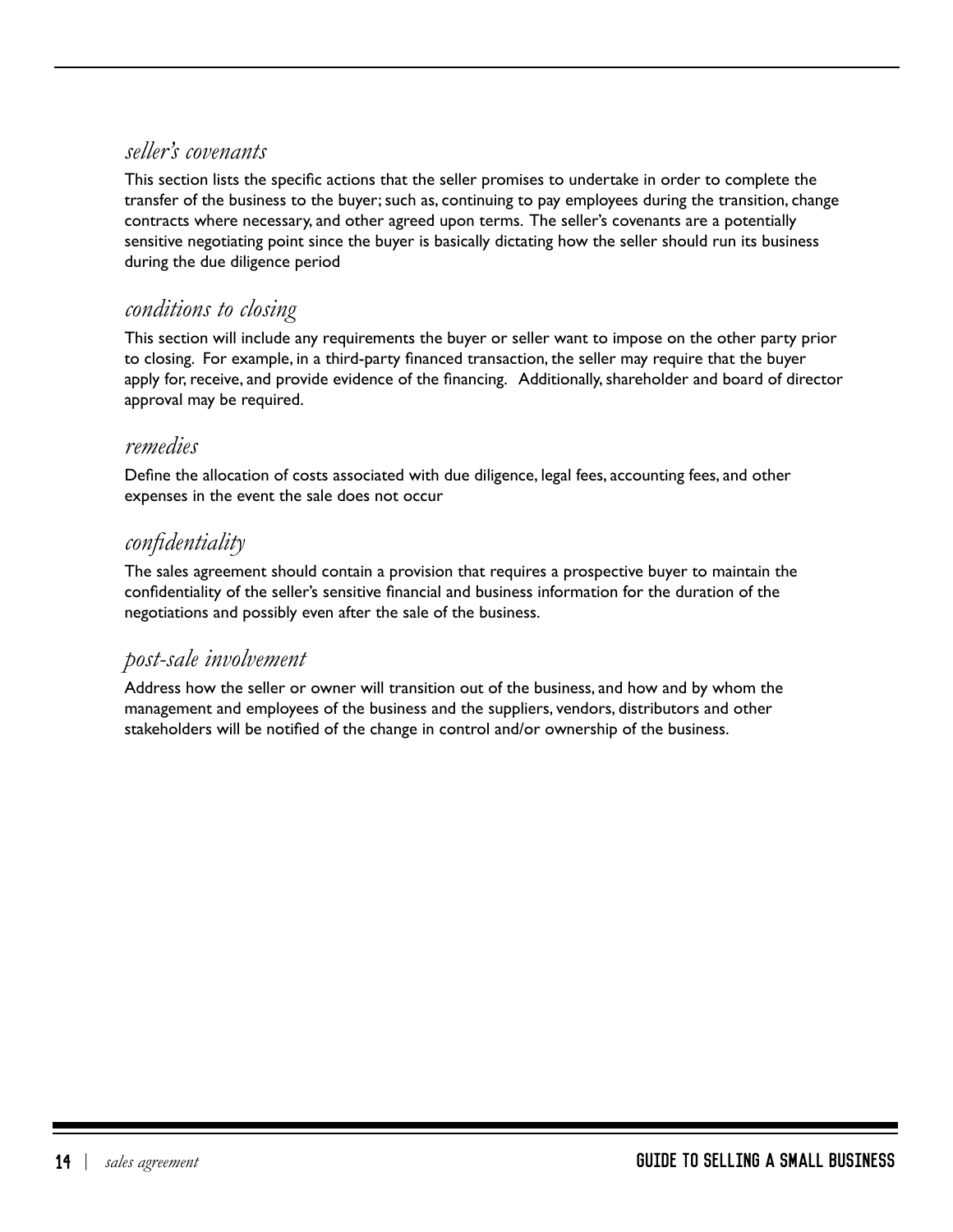# THE CLOSING

The closing is when the buyer delivers and the seller receives the agreed upon payment, whether it be a bank check, wire transfer, stock certificate, or other valuable consideration. In a small business sale, the signing of the sales agreement and closing are typically simultaneous. The closing may take place in-person (all parties and advisers are physically present at a single location) or virtually (signed documents are emailed and payment is transferred electronically). It is not until the closing that the owners of the selling business realize the benefit of the sale.

# *third party consents*

The seller must manage the process of obtaining third-party consents, where necessary. The entire deal could be put in jeopardy if key clients haven't agreed to amend their contracts or a landlord fails to transfer a lease.

# *key closing documents:*

The following documents are often essential to the closing process. In addition to evaluating whether each item on this list is relevant to the sale of your business, consider getting an opinion from a legal professional who is knowledgeable about the closing process and the documents required

### *1. closing certificate*

certifies selling company is materially unchanged since the signing of the sales agreement -- if there is a gap in time between the signing of sales agreement and closing

## *2. secretary certificate*

confirms that all persons signing the documents can bind the company

### *3. board and stockholders consents*

verifies that selling and/or buying company's actions are properly authorized by the board of directors and shareholders, if necessary)

# *4. ancillary agreements and*

#### *documentation*

examples – assignment of lease or real estate, agreements with suppliers or distributors, licenses or permits held by the business, etc.

*5. wire transfer instructions (if necessary)*

*6. filings (if necessary)*

*7. regulatory approvals (if necessary)* 

In more complicated transactions, a "closing checklist" may be prepared by either party's attorney to keep track of the documents to be signed and delivered and other actions necessary to affect the transaction.